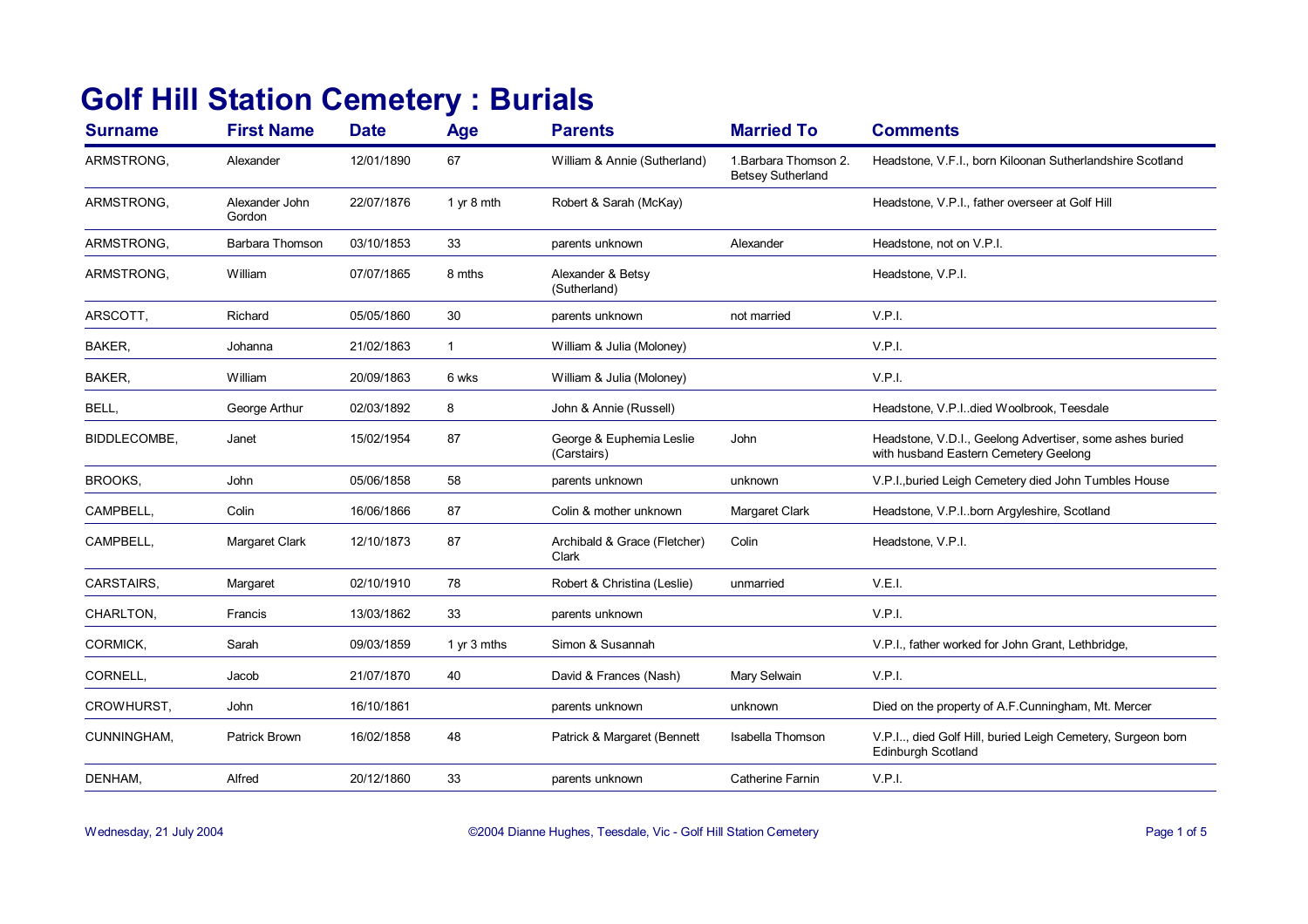| <b>Surname</b> | <b>First Name</b>     | <b>Date</b> | <b>Age</b>     | <b>Parents</b>                      | <b>Married To</b>                                 | <b>Comments</b>                                                     |
|----------------|-----------------------|-------------|----------------|-------------------------------------|---------------------------------------------------|---------------------------------------------------------------------|
| DENHAM,        | Ann                   | 11/02/1854  | 1 yr 1 mth     | Alfrerd & Catherine (Farnin)        |                                                   | V.P.I, buried Leigh Cemetery                                        |
| ELLIS,         | James                 | 16/09/1859  | 67             | Thomas & Annie (Vingoe)             | <b>Elizabeth Ellis</b>                            | V.P.I, buried Leigh Cemetery, born Cornwall England                 |
| GIBSON,        | Jessie                | 31/01/1860  | 1 yr 4 mths    | Peter & Helen (Ramsay)              |                                                   | V.P.I, buried Leigh Cemetery                                        |
| GIBSON,        | Jessie.               | 31/01/1860  | 1 yr 2 mths    | Peter & Helen (Ramsay)              |                                                   | V.P.I.                                                              |
| GILLESPIE,     | Agnes                 | 13/10/1852  | 1 yr 3 mths    | John & Elizabeth (Patterson)        |                                                   | Headstone, V.P.I.                                                   |
| GILLESPIE,     | Eliza                 | 30/12/1857  | 8              | John & Elizabeth (Patterson)        |                                                   | V.P.I., born Scotland, buried Leigh Cemetery                        |
| GILLESPIE,     | Elizabeth             | 10/06/1857  | 30             | unknown Patterson, unknown          | John                                              | Headstone, V.P.I.                                                   |
| GILLESPIE,     | Johannah              | 15/03/1860  | 1 yr 2 mths    | Joseph & Isabella (Gillespie)       |                                                   | V.P.I.                                                              |
| GRANT,         | Agnes                 | 01/11/1891  | 64             | John & Agnes (Robinson)<br>Turnbull | John                                              | Headstone, V.P.I.                                                   |
| GRANT,         | Elizabeth Lee         | 13/12/1890  | 31             | John & Agnes (Turnbull)             | not married                                       | Headstone, V.P.I.                                                   |
| GRANT.         | Jane Robson           | 26/05/1860  | 5              | John & Agnes (Turnbull)             |                                                   | Headstone, V.P.I., buried Leigh Cemetery, died Sutherlands<br>Creek |
| GRANT,         | John                  | 23/11/1893  | $72\,$         | Robert & Elizabeth (Lee)            | 1. Agnes Turnbull 2.<br><b>Catherine Turnbull</b> | Headstone, V.P.I.                                                   |
| GRIFFIN,       | Elizabeth             | 14/11/1862  | $\overline{7}$ | John & Jane (Jolly)                 |                                                   | V.P.I. Father buried at Teesdale                                    |
| HAIR.          | Archibald             | 17/02/1863  | 10 wks         | Robert & Catherine (McKerrall)      |                                                   | V.P.I., father a carrier                                            |
| HAIR,          | Catherine             | 17/02/1858  | 13 dys         | Robert & Catherine (McKerrall)      |                                                   | V.P.I, buried Leigh Cemetery                                        |
| HAIR,          | Grace                 | 12/09/1855  | 31             | Angus & Mary (Campbell)<br>McNeil   | William                                           | Headstone, not on V.P.I., died at Mt. Mercer                        |
| HAIR,          | <b>Unnamed Female</b> | 26/02/1865  | 12 hrs         | Robert & Catherine (McKerrall)      |                                                   | V.P.I.                                                              |
| HANNAM,        | Mary Ursa             | 28/12/1866  | 3              | William & Eliza (Nicolle)           |                                                   | V.P.I.                                                              |
| HARRIS,        | Celina                | 16/06/1859  | 9              | James & Ann (Kerr)                  |                                                   | V.P.I, buried Leigh Cemetery, died Lethbridge                       |
| HENDERSON,     | Andrew                | 12/05/1859  | 5 wks          | William & Margaret (Brenner)        |                                                   | V.P.I, buried Leigh Cemetery                                        |
| HENDERSON,     | Robert                | 26/04/1878  | 30             | William & Catherine (Kellock)       | not married                                       | V.P.I. died Geelong Hospital, born Fifeshire Scotland               |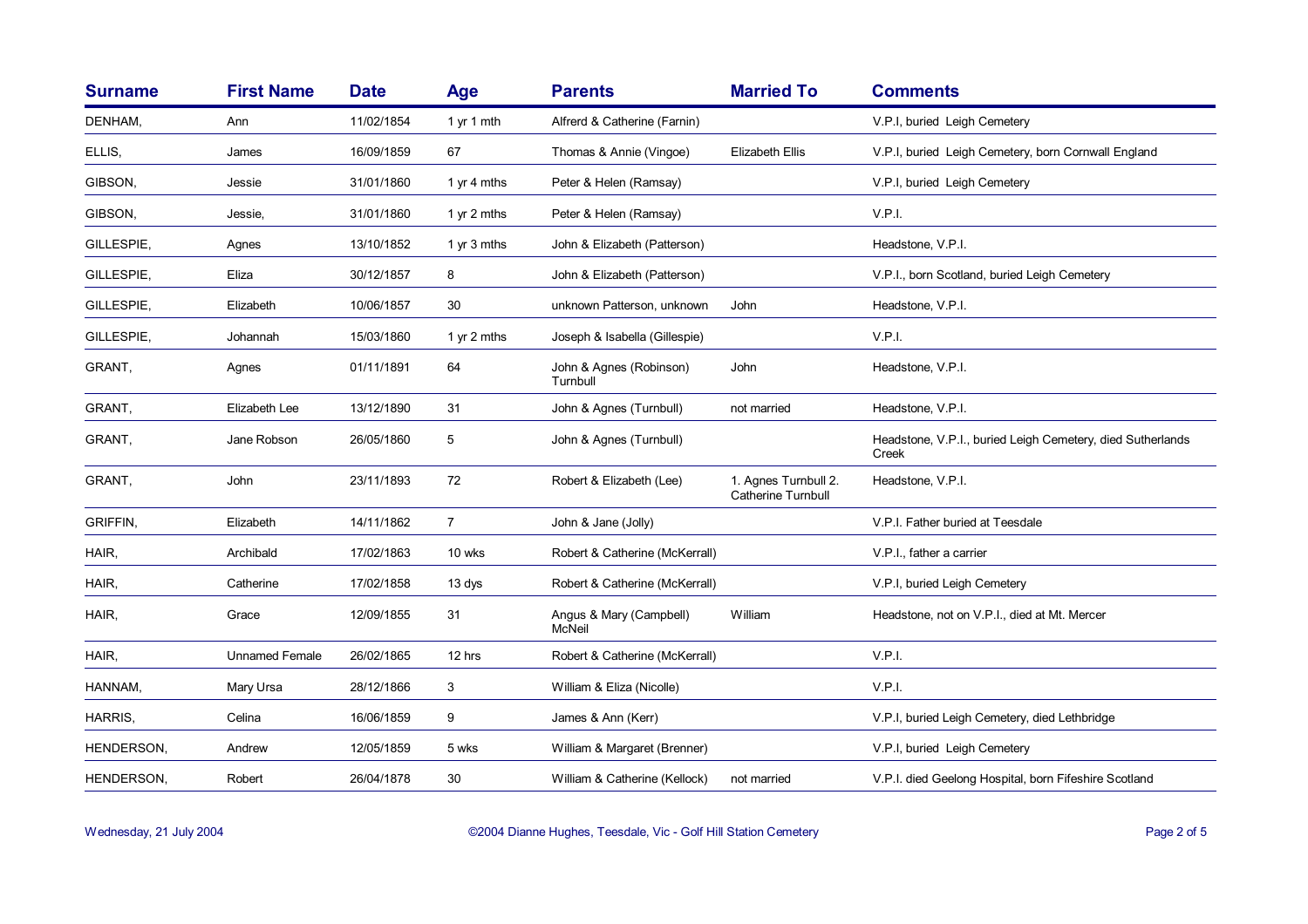| <b>Surname</b>  | <b>First Name</b> | <b>Date</b> | <b>Age</b> | <b>Parents</b>                      | <b>Married To</b>                     | <b>Comments</b>                                                                                |
|-----------------|-------------------|-------------|------------|-------------------------------------|---------------------------------------|------------------------------------------------------------------------------------------------|
| HENDERSON,      | William           | 29/08/1887  | 75         | Robert & Mary (Baird)               | <b>Catherine Kellock</b>              | V.P.I.                                                                                         |
| HOOD,           | Margaret          | 29/05/1907  | 80         | Alexander & Margaret<br>(Brenner)   | not married                           | Headstone, V.P.I.                                                                              |
| <b>JARDINE,</b> | Emily             | 09/05/1859  | 30         | William & Mary (Ball)               | Thomas                                | V.P.I. died in childbirth, buried Leigh Cemetery                                               |
| JOLLY,          | Eliza             | 17/02/1852  | 4 mths     | Richard & Harriet (Brightwell)      |                                       | Headstone, not on V.P.I.,                                                                      |
| JOLLY,          | Richard           | 03/07/1852  | 11 mths    | Richard & Harriet (Brightwell)      |                                       | Headstone, not on V.P.I.,                                                                      |
| LAVERY,         | Carolsey          | 28/06/1859  | 2 mths     | James & Margaret (Waters)           |                                       | V.P.I. under SAVERY. buried Leigh Cemetery                                                     |
| LINNAT,         | James             | 07/12/1857  | 21         | parents unknown                     |                                       | V.P.I. buried Leigh Cemetery died of sunstroke after 4 days<br>in Vic., born Wingate England   |
| LYONS,          | John              | 03/06/1854  | 44         | parents unknown                     | unknown if he was<br>married          | V.P.I. buried Leigh Cemetery                                                                   |
| MacMAHON,       | James             | 19/09/1872  | 11         | Patrick & Mary (McKinnon)           |                                       | V.P.I.                                                                                         |
| McKAY,          | Delina            | 13/11/1895  | 57         | Donald & Ann (McKay)                | not married                           | Headstone, V.P.I., Isabella & Gordon Armstrong<br>remembered on headstone.                     |
| McMILLAN,       | John              | 20/02/1867  | 11 mths    | John & Elizabeth (Grant)            |                                       | V.P.I.                                                                                         |
| McRAE.          | Christopher       | 07/03/1863  | 9 mths     | John & Louisa (Barrett)             |                                       | V.P.I., father an Innkeeper                                                                    |
| MIDDLETON,      | Isabella          | 22/07/1857  | 3          | Charles & Mary Ann<br>(Pilkington)  |                                       | V.P.I. buried Leigh Cemetery, father a groom at Golf Hill                                      |
| MONTAGUE,       | James             | 08/04/1859  | 50         | parents unknown                     | married but unknown                   | V.P.I. buried Leigh Cemetery                                                                   |
| MUNRO,          | Alexandrina       | 11/01/1862  | 36         | Alexander & Phebe Ross              | Hugh                                  | Headstone, V.P.I., died Native Creek Station buried Leigh<br>Cemetery                          |
| MURRELL,        | <b>Bridget</b>    | 11/11/1857  | 47         | unknown Gresley & mother<br>unknown | Daniel                                | V.P.I., inquest held Teesdale Hotel, place of burial<br>unknown. Geelong Advertiser 17/11/1857 |
| MURRELL,        | Daniel            | 14/07/1860  | 44         | James & Martha                      | 1. Bridget Gresley 2.<br>Mary Higgins | V.P.I., born Norfolk England, found dead in his dray,<br>surname also spelt MORRELL            |
| PEATTIE.        | John              | 02/03/1863  | 4          | David & Elizabeth (Piddladdo)       |                                       | V.P.I., father a bootmaker                                                                     |
| PELL,           | William           | 01/02/1859  | 50         | parents unknown                     | not known if married                  | V.P.I. buried Leigh Cemetery                                                                   |
| PHILLIPS.       | Henry             | 23/06/1862  | 42         | Moses & Nancey (Robinson)           | Catherine Laughey                     | V.P.I.                                                                                         |

Wednesday, 21 July 2004 **Dianne Hughes, Teesdale, Vic - Golf Hill Station Cemetery** Page 3 of 5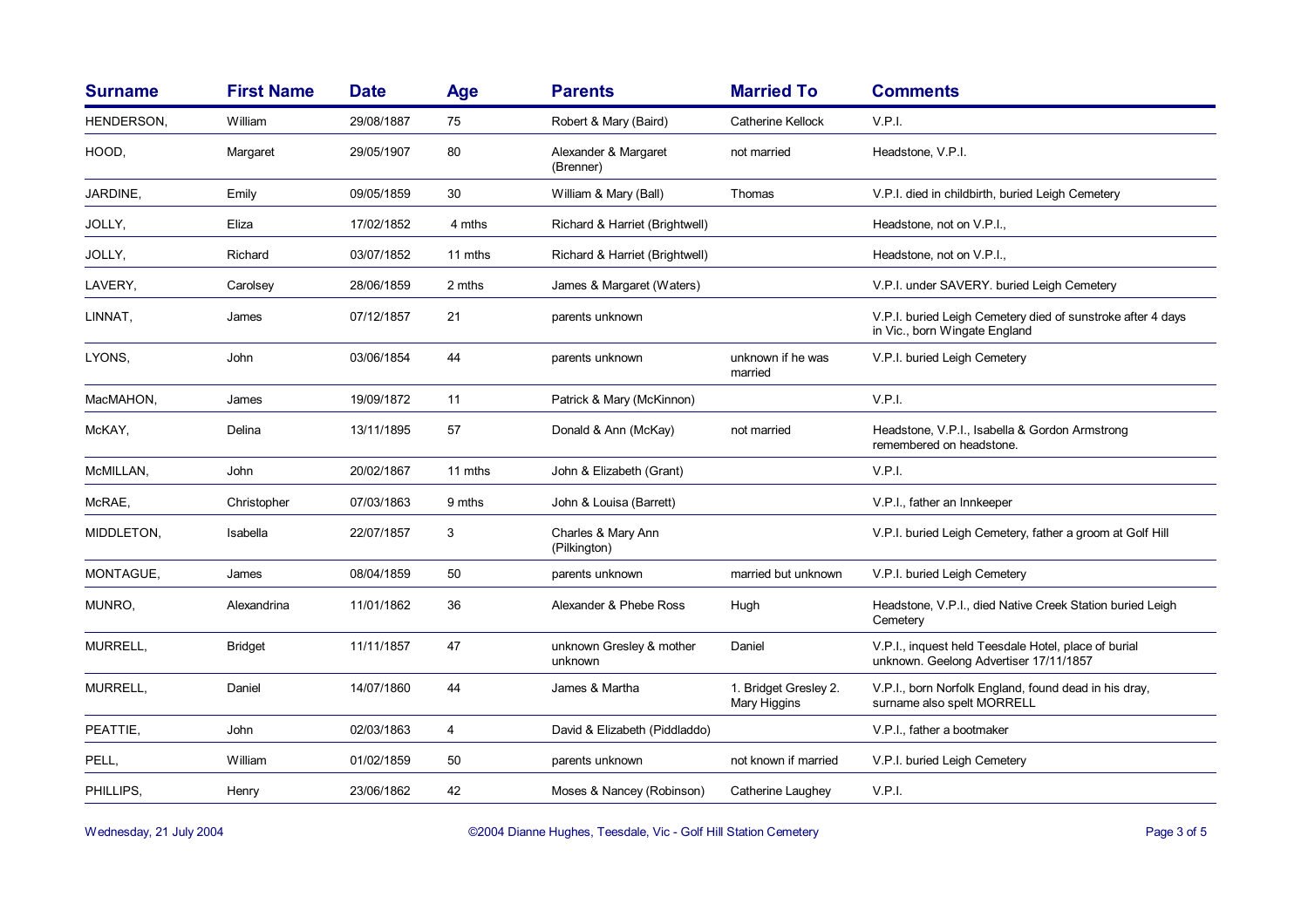| <b>Surname</b> | <b>First Name</b> | <b>Date</b> | Age         | <b>Parents</b>                           | <b>Married To</b>            | <b>Comments</b>                                                   |
|----------------|-------------------|-------------|-------------|------------------------------------------|------------------------------|-------------------------------------------------------------------|
| PHILLIPS,      | Henry             | 01/02/1890  | 31          | Henry & Catherine (Murray)               | Mary Ann Dellow              | V.P.I.                                                            |
| RALSTON,       | Mary Ann          | 15/12/1856  | 3 wks       | Robert & Isabell (Cathcart)              |                              | V.P.I. buried Leigh Cemetery                                      |
| REID,          | Jane              | 16/01/1856  | 41          | unknown Gambell, mother<br>unknown       | John                         | V.P.I. buried Leigh Cemetery, born Armagh Ireland                 |
| RICHARDSON,    | female            | 04/03/1863  | 1 hour      | William & Catherine (Laughey)            |                              | V.P.I.                                                            |
| RICHARDSON,    | William           | 22/03/1865  | 33          | Thomas & Ann                             | Catherine Laughey            | Headstone, V.P.I., a police constable                             |
| RITCHIE,       | Robert            | 07/03/1856  | 1 yr 5 mth  | William & Jane (Smith)                   |                              | V.P.I., father a police constable                                 |
| RUMBLE,        | Robert            | 16/11/1859  | 49          | Robert & Caroline (Hurst)                | Charlotte Watts              | V.P.I.                                                            |
| RUSSELL,       | Alexander         | 16/01/1869  | 54          | Phillip & Annie (Carstairs)              | Amy Strachan                 | Headstone, V.P.I.                                                 |
| RUSSELL,       | Euphemia Leslie   | 03/03/1867  | 37          | Robert & Christina (Leslie)<br>Carstairs | George                       | Headstone, V.P.I., Geelong Advertiser                             |
| RUSSELL,       | George            | 03/11/1888  | 76          | Phillip & Annie (Carstairs)              | Euphemia Leslie<br>Carstairs | Headstone, V.P.I.                                                 |
| RUSSELL,       | Philip            | 07/07/1844  | unknown     | Philip & Annie (Carstairs)               | Sophia Jennings              | Headstone,"Narrative of George Russell, Golf Hill"                |
| RUSSELL,       | Philip            | 12/01/1898  | 33          | George & Euphemia Leslie<br>(Carstairs)  | not married                  | Headstone, V.P.I.                                                 |
| RUSSELL,       | Robert            | 13/03/1877  | 69          | Philip & Annie (Carstairs)               |                              | Headstone, V.P.I.                                                 |
| SAWYER,        | James             | 06/09/1886  | 84          | John & Elizabeth                         | Rebecca Lloyd                | V.P.I.                                                            |
| SHERRIFF,      | Flora Kate        | 11/03/1858  | 1 yr 6 mths | William & Ann (McLeod)                   |                              | V.P.I., died Teesdale                                             |
| SMITH,         | Unnamed female    | 27/03/1858  | 6 mths      | Arthur & Helen (Farin)                   |                              | V.P.I., buried Leigh Cemetery                                     |
| STEWART,       | Alexander         | 12/01/1890  | 66          | William & Annie (Sutherland)             | <b>Betsy Thompson</b>        | V.F.I. died Warrambene                                            |
| STEWART,       | John Livingstone  | 09/02/1889  | 8           | Alexander & Jennie<br>(Armstrong)        |                              | V.F.I., father Minister of Religion                               |
| <b>WALKER</b>  | John              | 01/01/1858  | unknown     | parents unknown                          | Elizabeth                    | not on V.P.I., Clyde Co. Papers Vol.VI 1854-1858 page 139         |
| WALKER,        | Elizabeth         | 06/06/1854  | 54          | parents unknown                          | John                         | V.P.I., born London husband a Shepherd,, buried Leigh<br>Cemetery |
| WILDERS,       | <b>Emily Mary</b> | 17/05/1857  |             | John Hood & mother unknown               | Dr. Frederick                | V.P.I., on V.P.I., as HILDERS, husband Dr. at Inverleigh          |
|                |                   |             |             |                                          |                              |                                                                   |

Wednesday, 21 July 2004 **Dianne Hughes, Teesdale, Vic - Golf Hill Station Cemetery** Page 4 of 5